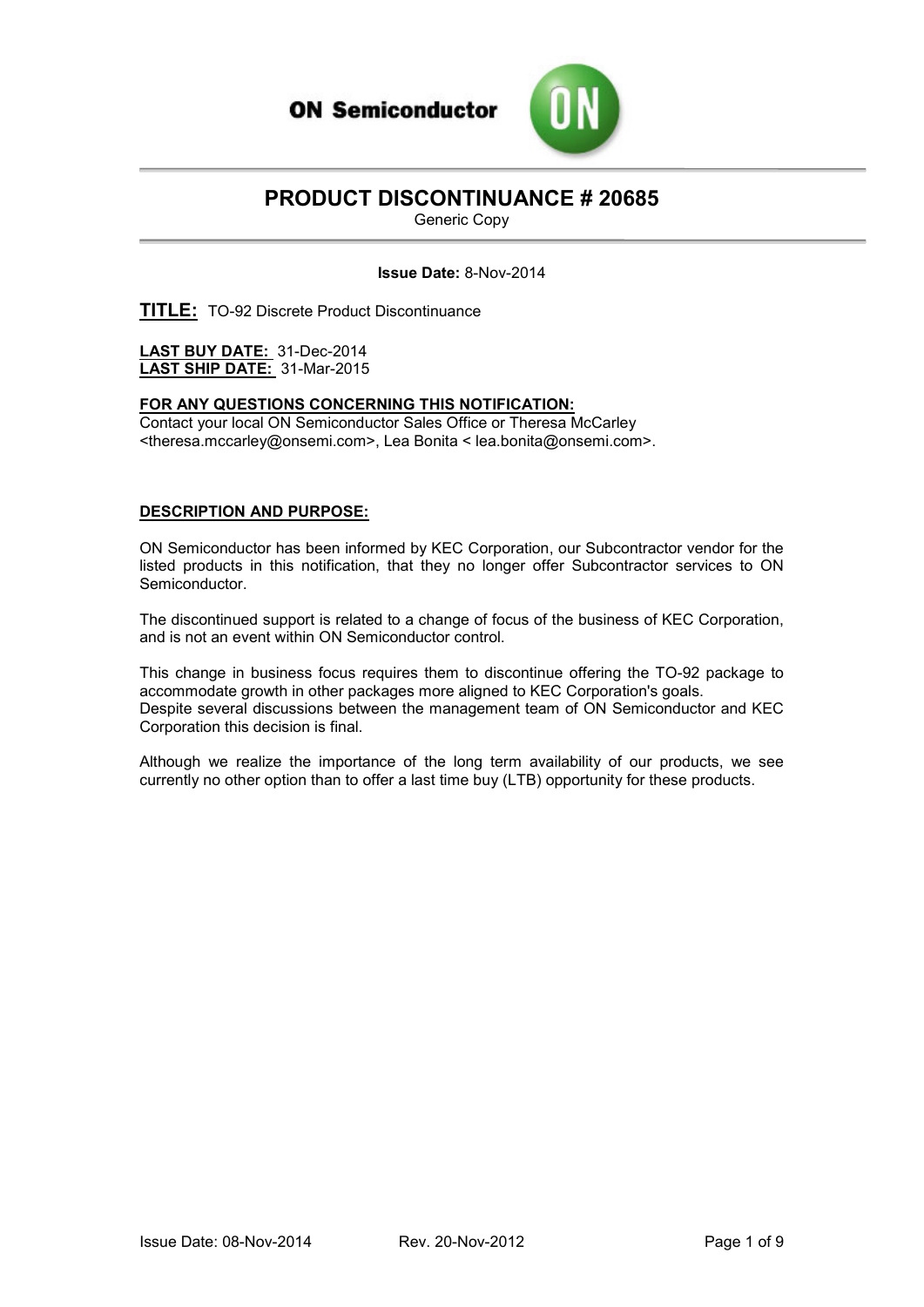

#### **PRODUCT DISCONTINUANCE #20685**

PLEASE NOTE: ON Semiconductor may implement minimum order quantities or dollar amounts based on inventories available. Also, Devices on this Product Discontinuance become NCNR (Non-Cancelable, Non-Returnable).

For questions or concerns regarding this notification, please contact your local sales office or customer service representative.

NOTE: ACCEPTANCE IS SUBJECT TO REASONABLE ORDER QUANTITIES, PRODUCT AVAILABILITY AND ALL OTHER APPLICABLE TERMS AND CONDITIONS

NOTE:

End of life buy orders must be placed before 31-Dec-2014 End of life buy orders must be shipped before 31-Mar-2015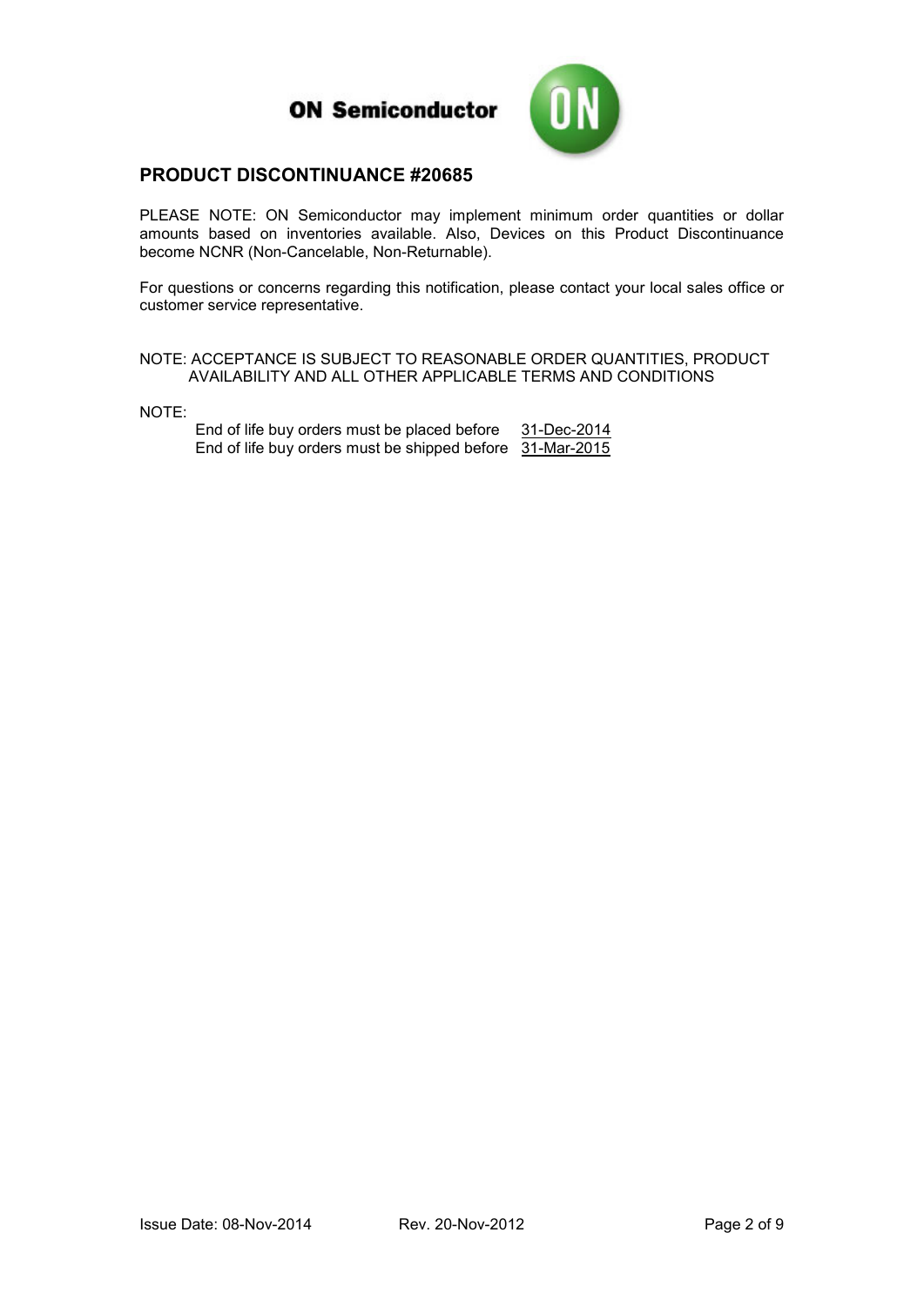

#### **PRODUCT DISCONTINUANCE #20685**

#### **List of affected General Parts:**

| <b>Device to be Discontinued</b> | <b>Recommended Replacement</b> | <b>Supplier</b> |
|----------------------------------|--------------------------------|-----------------|
| 2N3904H                          | <b>NA</b>                      | <b>NA</b>       |
| 2N3904RLRAH                      | <b>NA</b>                      | <b>NA</b>       |
| 2N4124G                          | <b>NA</b>                      | <b>NA</b>       |
| 2N4401G                          | <b>NA</b>                      | <b>NA</b>       |
| 2N4401RLRAG                      | <b>NA</b>                      | <b>NA</b>       |
| 2N5060G                          | <b>NA</b>                      | <b>NA</b>       |
| 2N5060RLRAG                      | <b>NA</b>                      | <b>NA</b>       |
| 2N5060RLRMG                      | <b>NA</b>                      | <b>NA</b>       |
| 2N5061G                          | <b>NA</b>                      | <b>NA</b>       |
| 2N5061RLRAG                      | <b>NA</b>                      | <b>NA</b>       |
| 2N5062G                          | <b>NA</b>                      | NA              |
| 2N5062RLRAG                      | <b>NA</b>                      | <b>NA</b>       |
| 2N5064G                          | <b>NA</b>                      | <b>NA</b>       |
| 2N5064RLRAG                      | <b>NA</b>                      | NA              |
| 2N5064RLRMG                      | <b>NA</b>                      | <b>NA</b>       |
| 2N5087G                          | <b>NA</b>                      | NA              |
| 2N5087RLRAG                      | <b>NA</b>                      | <b>NA</b>       |
| 2N5088G                          | <b>NA</b>                      | <b>NA</b>       |
| 2N5089G                          | <b>NA</b>                      | <b>NA</b>       |
| 2N5401G                          | <b>NA</b>                      | <b>NA</b>       |
| 2N5401RLRAG                      | <b>NA</b>                      | <b>NA</b>       |
| 2N5550G                          | <b>NA</b>                      | <b>NA</b>       |
| 2N5550RLRPG                      | <b>NA</b>                      | <b>NA</b>       |
| 2N5551G                          | <b>NA</b>                      | <b>NA</b>       |
| 2N5551RL1G                       | <b>NA</b>                      | <b>NA</b>       |
| 2N5551RLRAG                      | <b>NA</b>                      | <b>NA</b>       |
| 2N5551RLRPG                      | <b>NA</b>                      | <b>NA</b>       |
| 2N5551ZL1G                       | <b>NA</b>                      | <b>NA</b>       |
| 2N6027G                          | <b>NA</b>                      | <b>NA</b>       |
| 2N6027RL1G                       | <b>NA</b>                      | <b>NA</b>       |
| 2N6027RLRAG                      | <b>NA</b>                      | <b>NA</b>       |
| 2N6028G                          | <b>NA</b>                      | <b>NA</b>       |
| 2N6028RLRAG                      | <b>NA</b>                      | <b>NA</b>       |
| 2N6028RLRMG                      | <b>NA</b>                      | <b>NA</b>       |
| 2N6028RLRPG                      | <b>NA</b>                      | <b>NA</b>       |
| 2N6426G                          | <b>NA</b>                      | <b>NA</b>       |
| 2N6426RLRAG                      | <b>NA</b>                      | <b>NA</b>       |
| 2N6427G                          | <b>NA</b>                      | <b>NA</b>       |
| 2N6427RLRAG                      | <b>NA</b>                      | <b>NA</b>       |
| 2N6520RLRAG                      | <b>NA</b>                      | <b>NA</b>       |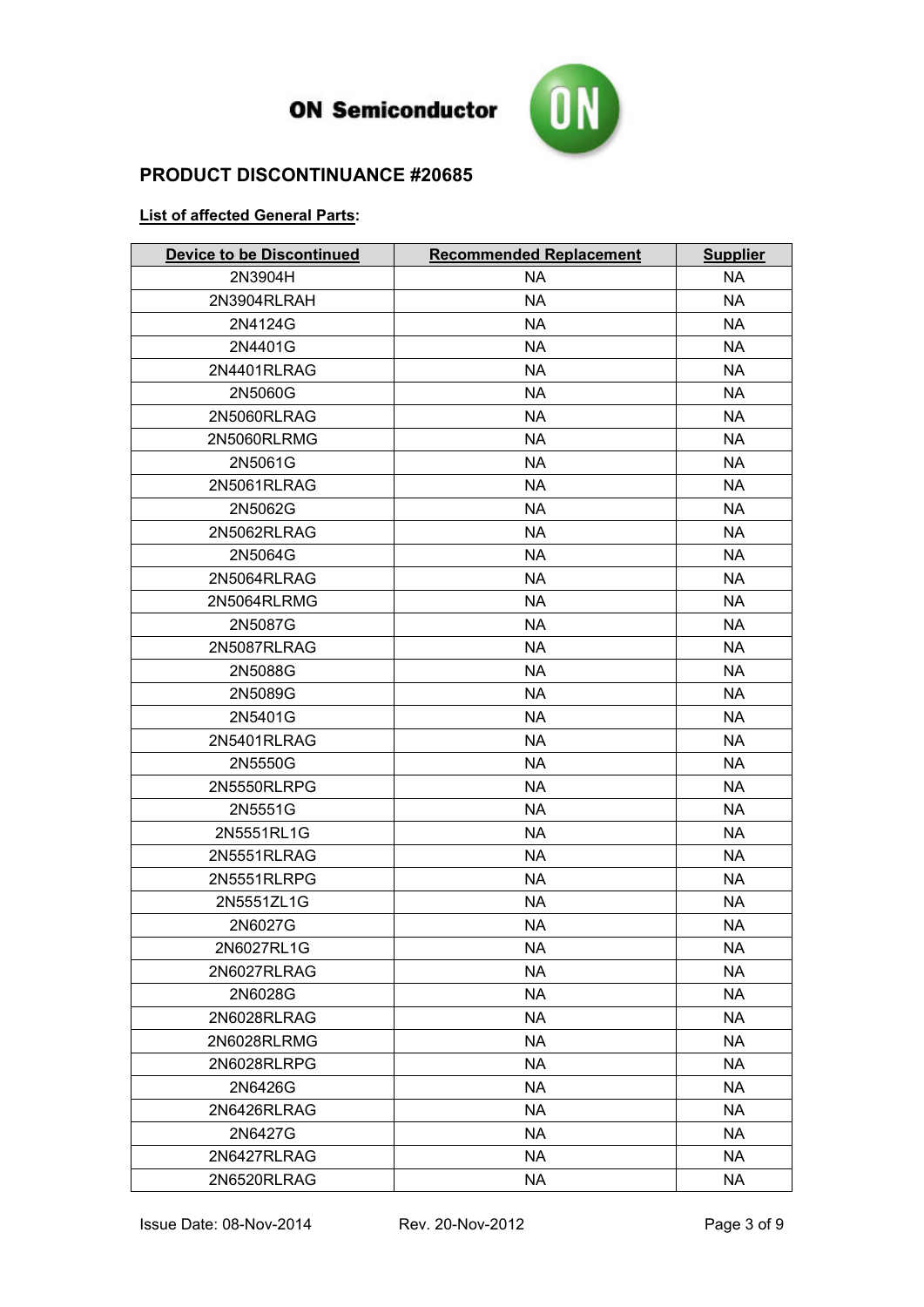

| <b>Device to be Discontinued</b> | <b>Recommended Replacement</b> | <b>Supplier</b> |
|----------------------------------|--------------------------------|-----------------|
| 2N7000G                          | <b>NA</b>                      | <b>NA</b>       |
| 2N7000RLRAG                      | <b>NA</b>                      | <b>NA</b>       |
| 2SA1020RLRAG                     | <b>NA</b>                      | <b>NA</b>       |
| BC237BG                          | <b>NA</b>                      | <b>NA</b>       |
| BC237BRL1G                       | <b>NA</b>                      | <b>NA</b>       |
| BC327-025G                       | <b>NA</b>                      | <b>NA</b>       |
| BC327-25RL1G                     | <b>NA</b>                      | <b>NA</b>       |
| BC327-25ZL1G                     | <b>NA</b>                      | <b>NA</b>       |
| BC327-40ZL1G                     | <b>NA</b>                      | <b>NA</b>       |
| BC337-025G                       | <b>NA</b>                      | <b>NA</b>       |
| BC337-040G                       | <b>NA</b>                      | <b>NA</b>       |
| BC337-25RL1G                     | <b>NA</b>                      | <b>NA</b>       |
| BC337-25RLRAG                    | <b>NA</b>                      | <b>NA</b>       |
| BC337-25ZL1G                     | <b>NA</b>                      | <b>NA</b>       |
| BC337-40RL1G                     | <b>NA</b>                      | <b>NA</b>       |
| BC337-40ZL1G                     | <b>NA</b>                      | <b>NA</b>       |
| <b>BC337G</b>                    | <b>NA</b>                      | <b>NA</b>       |
| BC337RL1G                        | <b>NA</b>                      | <b>NA</b>       |
| BC369ZL1G                        | <b>NA</b>                      | <b>NA</b>       |
| BC373RL1G                        | <b>NA</b>                      | <b>NA</b>       |
| <b>BC490G</b>                    | <b>NA</b>                      | <b>NA</b>       |
| <b>BC517G</b>                    | <b>NA</b>                      | <b>NA</b>       |
| BC517RL1G                        | <b>NA</b>                      | <b>NA</b>       |
| BC517ZL1G                        | <b>NA</b>                      | <b>NA</b>       |
| <b>BC546BG</b>                   | <b>NA</b>                      | <b>NA</b>       |
| BC546BRL1G                       | <b>NA</b>                      | <b>NA</b>       |
| BC546BZL1G                       | <b>NA</b>                      | <b>NA</b>       |
| <b>BC547BG</b>                   | <b>NA</b>                      | <b>NA</b>       |
| BC547BRL1G                       | <b>NA</b>                      | <b>NA</b>       |
| BC547BZL1G                       | <b>NA</b>                      | <b>NA</b>       |
| <b>BC547CG</b>                   | <b>NA</b>                      | <b>NA</b>       |
| BC547CZL1G                       | <b>NA</b>                      | <b>NA</b>       |
| BC548BG                          | <b>NA</b>                      | <b>NA</b>       |
| BC548BRL1G                       | <b>NA</b>                      | <b>NA</b>       |
| BC548BZL1G                       | <b>NA</b>                      | <b>NA</b>       |
| <b>BC548CG</b>                   | <b>NA</b>                      | <b>NA</b>       |
| <b>BC549CG</b>                   | <b>NA</b>                      | <b>NA</b>       |
| <b>BC550CG</b>                   | <b>NA</b>                      | <b>NA</b>       |
| BC556BG                          | <b>NA</b>                      | <b>NA</b>       |
| BC557BG                          | <b>NA</b>                      | <b>NA</b>       |
| BC557BRL1G                       | <b>NA</b>                      | NA              |
|                                  |                                |                 |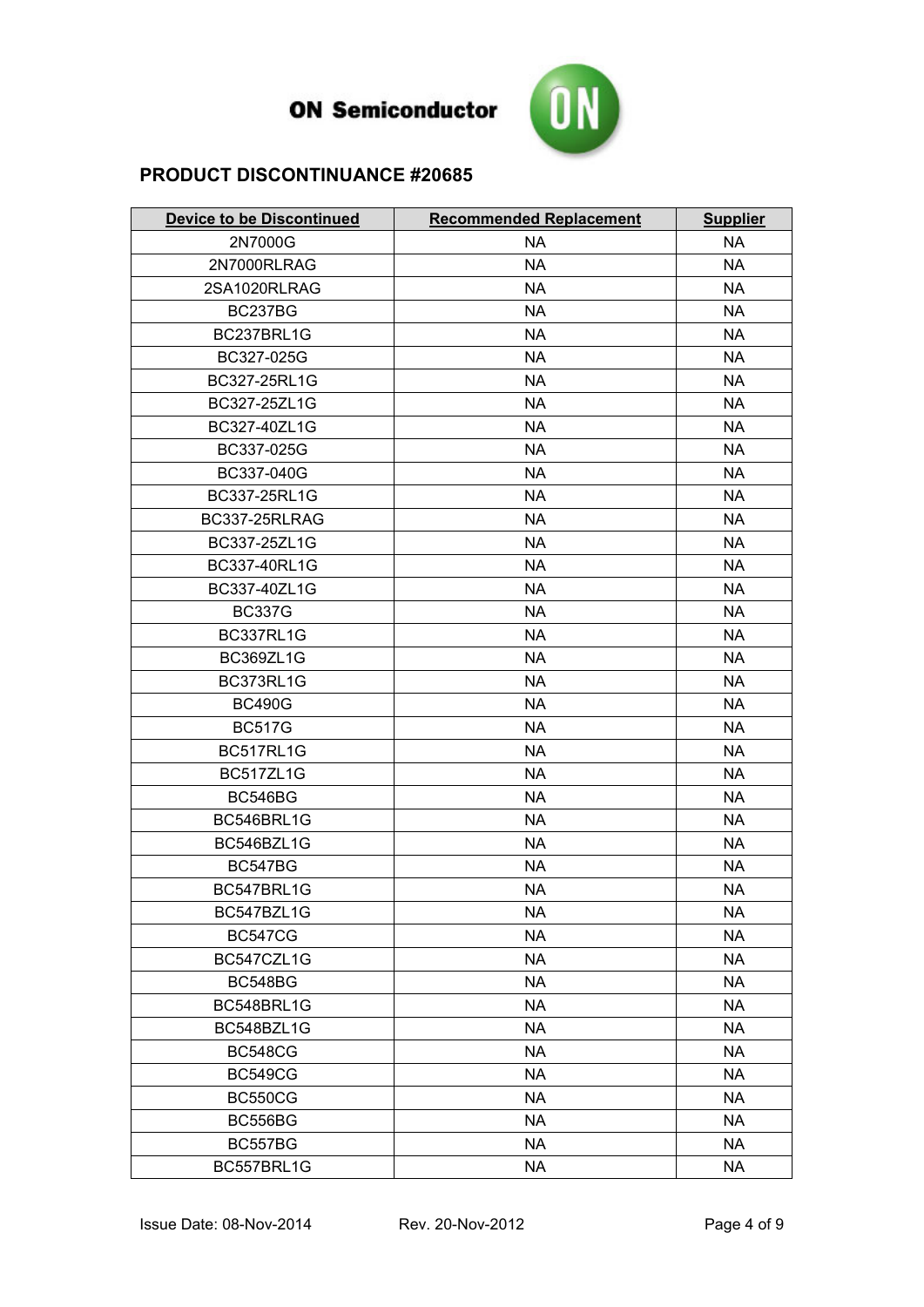

| <b>Device to be Discontinued</b> | <b>Recommended Replacement</b> | <b>Supplier</b> |
|----------------------------------|--------------------------------|-----------------|
| BC557BZL1G                       | <b>NA</b>                      | <b>NA</b>       |
| <b>BC557CG</b>                   | <b>NA</b>                      | <b>NA</b>       |
| BC557CZL1G                       | <b>NA</b>                      | <b>NA</b>       |
| <b>BC560CG</b>                   | <b>NA</b>                      | <b>NA</b>       |
| <b>BC637G</b>                    | <b>NA</b>                      | <b>NA</b>       |
| BC637RL1G                        | <b>NA</b>                      | <b>NA</b>       |
| BC639-16ZL1G                     | <b>NA</b>                      | <b>NA</b>       |
| <b>BC639G</b>                    | <b>NA</b>                      | <b>NA</b>       |
| BC639RL1G                        | <b>NA</b>                      | <b>NA</b>       |
| BC639ZL1G                        | <b>NA</b>                      | <b>NA</b>       |
| BC640-016G                       | <b>NA</b>                      | <b>NA</b>       |
| BF423ZL1G                        | <b>NA</b>                      | <b>NA</b>       |
| <b>BF493SG</b>                   | <b>NA</b>                      | <b>NA</b>       |
| BS107ARL1G                       | <b>NA</b>                      | <b>NA</b>       |
| <b>BS108ZL1G</b>                 | <b>NA</b>                      | <b>NA</b>       |
| J112G                            | <b>NA</b>                      | <b>NA</b>       |
| J112RLRAG                        | <b>NA</b>                      | <b>NA</b>       |
| J310G                            | <b>NA</b>                      | <b>NA</b>       |
| LMAC94A4G                        | <b>NA</b>                      | <b>NA</b>       |
| MAC97A4G                         | <b>NA</b>                      | <b>NA</b>       |
| MAC97A6G                         | <b>NA</b>                      | <b>NA</b>       |
| MAC97A6RL1G                      | <b>NA</b>                      | <b>NA</b>       |
| MAC97A6RLRFG                     | <b>NA</b>                      | <b>NA</b>       |
| MAC97A6RLRPG                     | <b>NA</b>                      | <b>NA</b>       |
| MAC97A8G                         | <b>NA</b>                      | <b>NA</b>       |
| MAC97A8RL1G                      | <b>NA</b>                      | <b>NA</b>       |
| MAC97A8RLRMG                     | <b>NA</b>                      | <b>NA</b>       |
| MAC97A8RLRPG                     | <b>NA</b>                      | <b>NA</b>       |
| MAC997A6G                        | <b>NA</b>                      | <b>NA</b>       |
| <b>MAC997A8G</b>                 | <b>NA</b>                      | <b>NA</b>       |
| MAC997A8RL1G                     | <b>NA</b>                      | <b>NA</b>       |
| MAC997A8RLRPG                    | <b>NA</b>                      | <b>NA</b>       |
| MAC997B6G                        | <b>NA</b>                      | <b>NA</b>       |
| MAC997B6RL1G                     | <b>NA</b>                      | <b>NA</b>       |
| <b>MAC997B8G</b>                 | <b>NA</b>                      | <b>NA</b>       |
| MAC997B8RL1G                     | <b>NA</b>                      | <b>NA</b>       |
| <b>MBD301G</b>                   | <b>NA</b>                      | <b>NA</b>       |
| MCR100-3G                        | <b>NA</b>                      | <b>NA</b>       |
| <b>MCR100-3RLG</b>               | <b>NA</b>                      | <b>NA</b>       |
| <b>MCR100-4G</b>                 | <b>NA</b>                      | <b>NA</b>       |
| MCR100-4RLRMG                    | <b>NA</b>                      | <b>NA</b>       |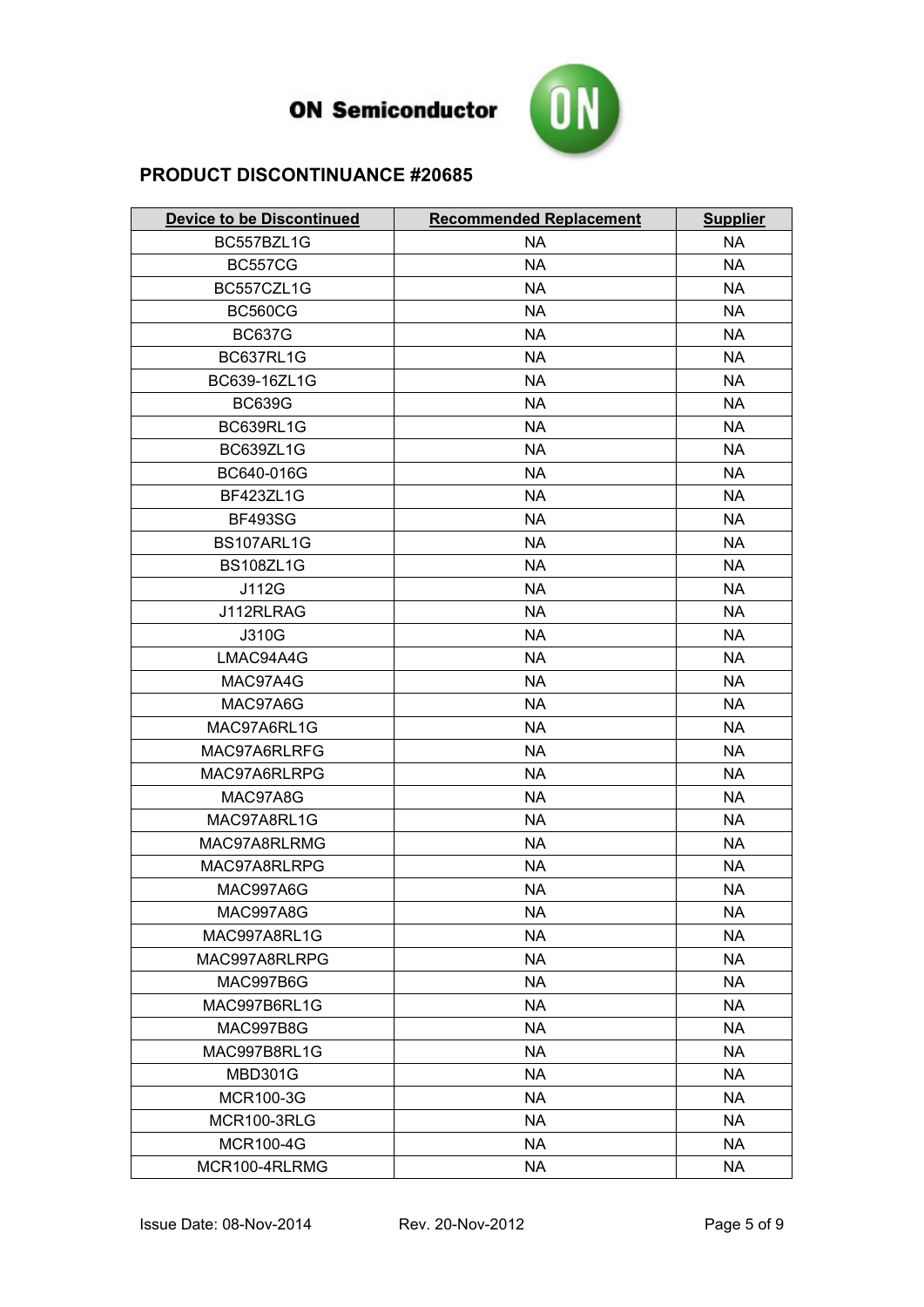

| <b>Device to be Discontinued</b> | <b>Recommended Replacement</b> | <b>Supplier</b> |
|----------------------------------|--------------------------------|-----------------|
| <b>MCR100-6G</b>                 | <b>NA</b>                      | <b>NA</b>       |
| <b>MCR100-6RLG</b>               | <b>NA</b>                      | <b>NA</b>       |
| MCR100-6RLRAG                    | <b>NA</b>                      | <b>NA</b>       |
| MCR100-6RLRAGH                   | <b>NA</b>                      | <b>NA</b>       |
| MCR100-6RLRMG                    | <b>NA</b>                      | <b>NA</b>       |
| MCR100-6RLRMGH                   | <b>NA</b>                      | <b>NA</b>       |
| MCR100-6ZL1G                     | <b>NA</b>                      | <b>NA</b>       |
| <b>MCR100-8G</b>                 | <b>NA</b>                      | <b>NA</b>       |
| <b>MCR100-8RLG</b>               | <b>NA</b>                      | <b>NA</b>       |
| <b>MCR22-2RL1G</b>               | <b>NA</b>                      | <b>NA</b>       |
| <b>MCR22-6G</b>                  | <b>NA</b>                      | <b>NA</b>       |
| MCR22-6RLRAG                     | <b>NA</b>                      | <b>NA</b>       |
| MCR22-6RLRPG                     | <b>NA</b>                      | <b>NA</b>       |
| <b>MCR22-8G</b>                  | <b>NA</b>                      | <b>NA</b>       |
| MCR22-8RL1G                      | <b>NA</b>                      | <b>NA</b>       |
| MPF4393RLRPG                     | <b>NA</b>                      | <b>NA</b>       |
| <b>MPS2222AG</b>                 | <b>NA</b>                      | <b>NA</b>       |
| MPS2222ARLG                      | <b>NA</b>                      | <b>NA</b>       |
| MPS2222ARLRAG                    | <b>NA</b>                      | <b>NA</b>       |
| MPS2222ARLRMG                    | <b>NA</b>                      | <b>NA</b>       |
| <b>MPS2222G</b>                  | <b>NA</b>                      | <b>NA</b>       |
| MPS2222RLRPG                     | <b>NA</b>                      | <b>NA</b>       |
| <b>MPS2907AG</b>                 | <b>NA</b>                      | <b>NA</b>       |
| MPS2907ARLG                      | <b>NA</b>                      | <b>NA</b>       |
| MPS2907ARLRAG                    | <b>NA</b>                      | <b>NA</b>       |
| MPS4124RLRAG                     | <b>NA</b>                      | <b>NA</b>       |
| <b>MPS4250G</b>                  | <b>NA</b>                      | <b>NA</b>       |
| MPS5172RLRMG                     | <b>NA</b>                      | <b>NA</b>       |
| <b>MPS650G</b>                   | <b>NA</b>                      | <b>NA</b>       |
| MPS650RLRAG                      | <b>NA</b>                      | <b>NA</b>       |
| MPS650ZL1G                       | <b>NA</b>                      | <b>NA</b>       |
| <b>MPS651G</b>                   | <b>NA</b>                      | <b>NA</b>       |
| MPS651RLRAG                      | <b>NA</b>                      | <b>NA</b>       |
| MPS651RLRMG                      | <b>NA</b>                      | <b>NA</b>       |
| <b>MPS6726G</b>                  | <b>NA</b>                      | <b>NA</b>       |
| MPS750RLRPG                      | <b>NA</b>                      | <b>NA</b>       |
| <b>MPS751G</b>                   | <b>NA</b>                      | <b>NA</b>       |
| MPS751RLRAG                      | <b>NA</b>                      | <b>NA</b>       |
| MPS751RLRPG                      | <b>NA</b>                      | <b>NA</b>       |
| MPS751ZL1G                       | <b>NA</b>                      | <b>NA</b>       |
| <b>MPS8099G</b>                  | <b>NA</b>                      | <b>NA</b>       |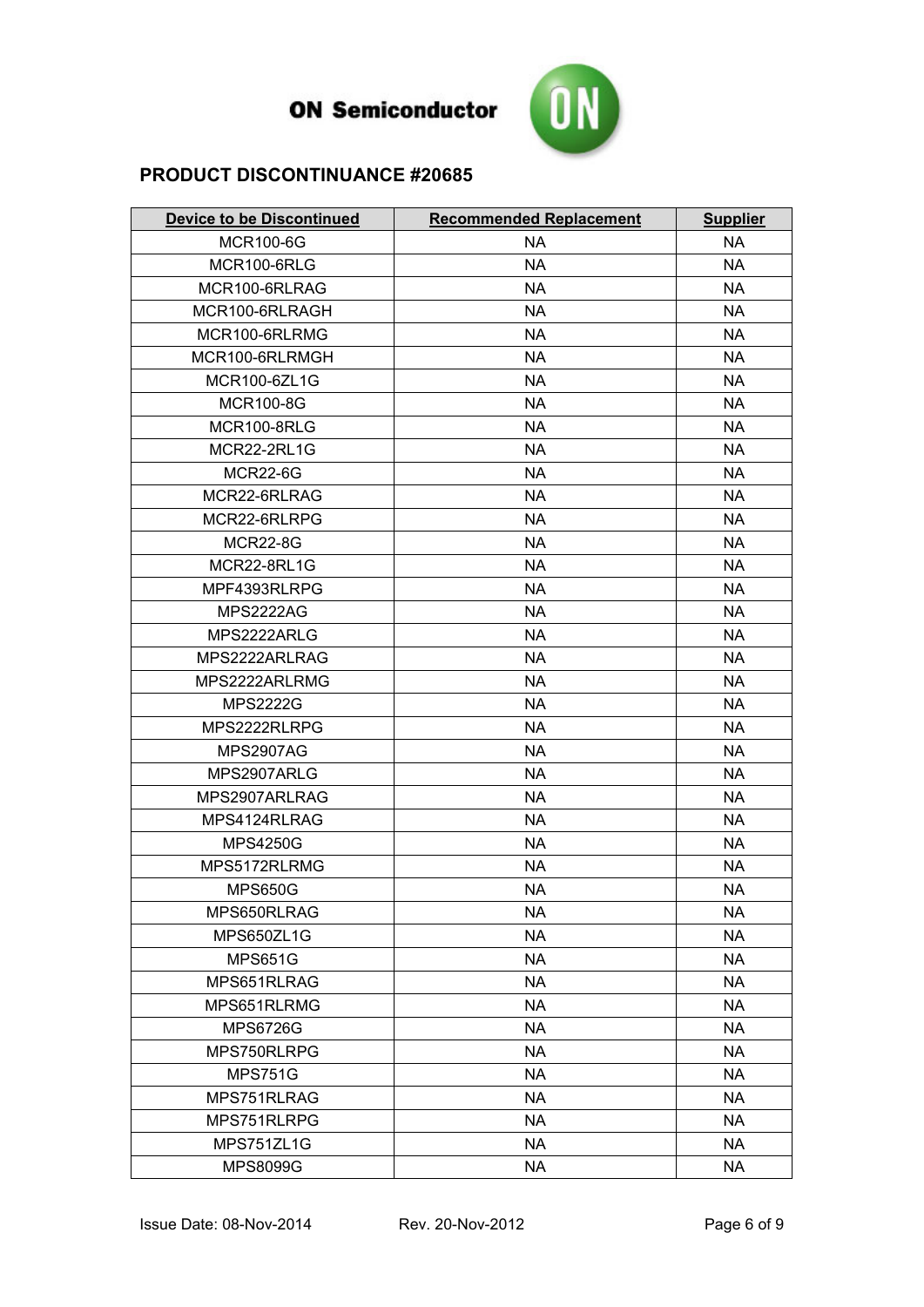

| <b>Device to be Discontinued</b> | <b>Recommended Replacement</b> | <b>Supplier</b> |
|----------------------------------|--------------------------------|-----------------|
| MPS8099RLRAG                     | <b>NA</b>                      | <b>NA</b>       |
| MPS8099RLRPG                     | <b>NA</b>                      | <b>NA</b>       |
| MPSA05G                          | <b>NA</b>                      | <b>NA</b>       |
| MPSA05RLRAG                      | <b>NA</b>                      | <b>NA</b>       |
| MPSA05RLRMG                      | <b>NA</b>                      | <b>NA</b>       |
| MPSA06G                          | <b>NA</b>                      | <b>NA</b>       |
| MPSA06RL1G                       | <b>NA</b>                      | <b>NA</b>       |
| MPSA06RLG                        | <b>NA</b>                      | <b>NA</b>       |
| MPSA06RLRAG                      | <b>NA</b>                      | <b>NA</b>       |
| MPSA06RLRMG                      | <b>NA</b>                      | <b>NA</b>       |
| MPSA06RLRPG                      | <b>NA</b>                      | <b>NA</b>       |
| MPSA13G                          | <b>NA</b>                      | <b>NA</b>       |
| MPSA13RLRAG                      | <b>NA</b>                      | <b>NA</b>       |
| MPSA13RLRMG                      | <b>NA</b>                      | <b>NA</b>       |
| MPSA13RLRPG                      | <b>NA</b>                      | <b>NA</b>       |
| MPSA13ZL1G                       | <b>NA</b>                      | <b>NA</b>       |
| MPSA14G                          | <b>NA</b>                      | <b>NA</b>       |
| MPSA14RLRAG                      | <b>NA</b>                      | <b>NA</b>       |
| MPSA14RLRPG                      | <b>NA</b>                      | <b>NA</b>       |
| MPSA18RLRAG                      | <b>NA</b>                      | <b>NA</b>       |
| MPSA18RLRMG                      | <b>NA</b>                      | <b>NA</b>       |
| MPSA27G                          | <b>NA</b>                      | <b>NA</b>       |
| MPSA27RLRAG                      | <b>NA</b>                      | <b>NA</b>       |
| MPSA29G                          | <b>NA</b>                      | <b>NA</b>       |
| MPSA29RLRPG                      | <b>NA</b>                      | <b>NA</b>       |
| MPSA42G                          | <b>NA</b>                      | <b>NA</b>       |
| MPSA42RL1G                       | <b>NA</b>                      | <b>NA</b>       |
| MPSA42RLRAG                      | <b>NA</b>                      | <b>NA</b>       |
| MPSA42RLRMG                      | <b>NA</b>                      | <b>NA</b>       |
| MPSA42RLRPG                      | <b>NA</b>                      | <b>NA</b>       |
| MPSA42ZL1G                       | <b>NA</b>                      | <b>NA</b>       |
| MPSA55G                          | <b>NA</b>                      | <b>NA</b>       |
| MPSA55RLRAG                      | <b>NA</b>                      | <b>NA</b>       |
| MPSA56G                          | <b>NA</b>                      | <b>NA</b>       |
| MPSA56RLRAG                      | <b>NA</b>                      | <b>NA</b>       |
| MPSA56RLRMG                      | <b>NA</b>                      | <b>NA</b>       |
| MPSA56RLRPG                      | <b>NA</b>                      | <b>NA</b>       |
| MPSA56ZL1G                       | <b>NA</b>                      | <b>NA</b>       |
| MPSA92G                          | <b>NA</b>                      | <b>NA</b>       |
| MPSA92RL1G                       | <b>NA</b>                      | <b>NA</b>       |
| MPSA92RLRAG                      | <b>NA</b>                      | <b>NA</b>       |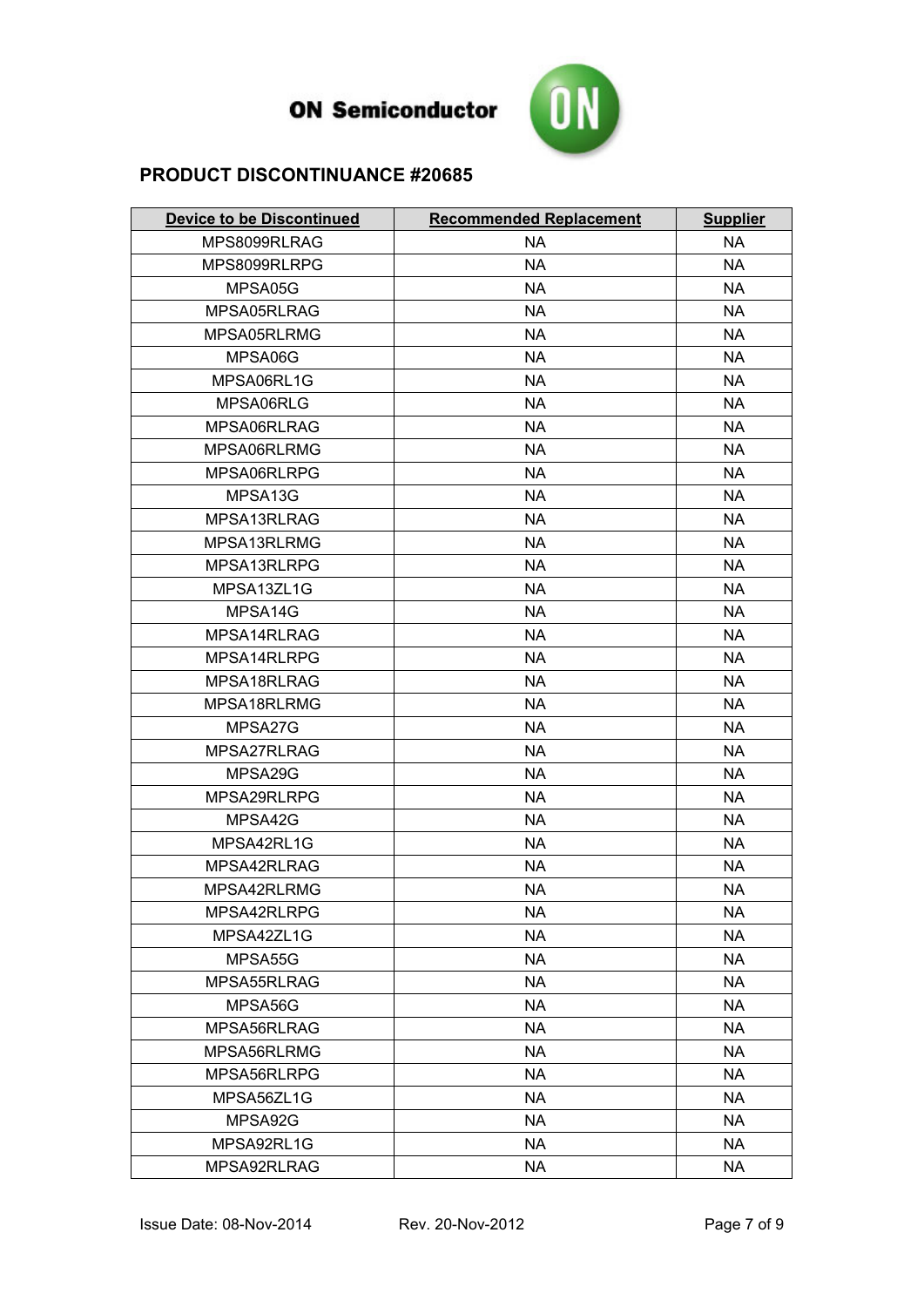

| <b>Device to be Discontinued</b> | <b>Recommended Replacement</b> | <b>Supplier</b> |
|----------------------------------|--------------------------------|-----------------|
| MPSA92RLRMG                      | <b>NA</b>                      | <b>NA</b>       |
| MPSA92RLRPG                      | <b>NA</b>                      | <b>NA</b>       |
| MPSA92ZL1G                       | <b>NA</b>                      | <b>NA</b>       |
| MPSH10G                          | <b>NA</b>                      | <b>NA</b>       |
| MPSH10RLRPG                      | <b>NA</b>                      | <b>NA</b>       |
| MPSW01AG                         | <b>NA</b>                      | <b>NA</b>       |
| MPSW01ARLRAG                     | <b>NA</b>                      | <b>NA</b>       |
| MPSW01ARLRPG                     | <b>NA</b>                      | <b>NA</b>       |
| MPSW01G                          | <b>NA</b>                      | <b>NA</b>       |
| MPSW05G                          | <b>NA</b>                      | <b>NA</b>       |
| MPSW06G                          | <b>NA</b>                      | <b>NA</b>       |
| MPSW06RLRAG                      | <b>NA</b>                      | <b>NA</b>       |
| MPSW42G                          | <b>NA</b>                      | <b>NA</b>       |
| MPSW42RLRAG                      | <b>NA</b>                      | <b>NA</b>       |
| MPSW45AG                         | <b>NA</b>                      | <b>NA</b>       |
| MPSW45ARLRAG                     | <b>NA</b>                      | <b>NA</b>       |
| MPSW45AZL1G                      | <b>NA</b>                      | <b>NA</b>       |
| MPSW45G                          | <b>NA</b>                      | <b>NA</b>       |
| MPSW51AG                         | <b>NA</b>                      | <b>NA</b>       |
| MPSW51ARLRAG                     | <b>NA</b>                      | <b>NA</b>       |
| MPSW51ARLRPG                     | <b>NA</b>                      | <b>NA</b>       |
| MPSW51G                          | <b>NA</b>                      | <b>NA</b>       |
| MPSW55G                          | <b>NA</b>                      | <b>NA</b>       |
| MPSW56RLRAG                      | <b>NA</b>                      | <b>NA</b>       |
| MPSW56RLRPG                      | <b>NA</b>                      | <b>NA</b>       |
| MPSW92RLRAG                      | <b>NA</b>                      | <b>NA</b>       |
| <b>MV104</b>                     | <b>NA</b>                      | <b>NA</b>       |
| NCR169DG                         | <b>NA</b>                      | <b>NA</b>       |
| NCR169DRLRAG                     | <b>NA</b>                      | <b>NA</b>       |
| <b>NYC008-6JG</b>                | <b>NA</b>                      | <b>NA</b>       |
| NYC008-6JRLRAG                   | <b>NA</b>                      | <b>NA</b>       |
| NYC008-6JRLREG                   | <b>NA</b>                      | <b>NA</b>       |
| P2N2222AG                        | <b>NA</b>                      | <b>NA</b>       |
| <b>PN2222AG</b>                  | <b>NA</b>                      | <b>NA</b>       |
| PN2222ARLRAG                     | <b>NA</b>                      | <b>NA</b>       |
| PN2222ARLRMG                     | <b>NA</b>                      | <b>NA</b>       |
| PN2222ARLRPG                     | <b>NA</b>                      | <b>NA</b>       |
| TP00203G                         | <b>NA</b>                      | <b>NA</b>       |
| TP00247ZL1G                      | <b>NA</b>                      | <b>NA</b>       |
| Z0103MAG                         | <b>NA</b>                      | <b>NA</b>       |
| Z0103MARL1G                      | <b>NA</b>                      | <b>NA</b>       |